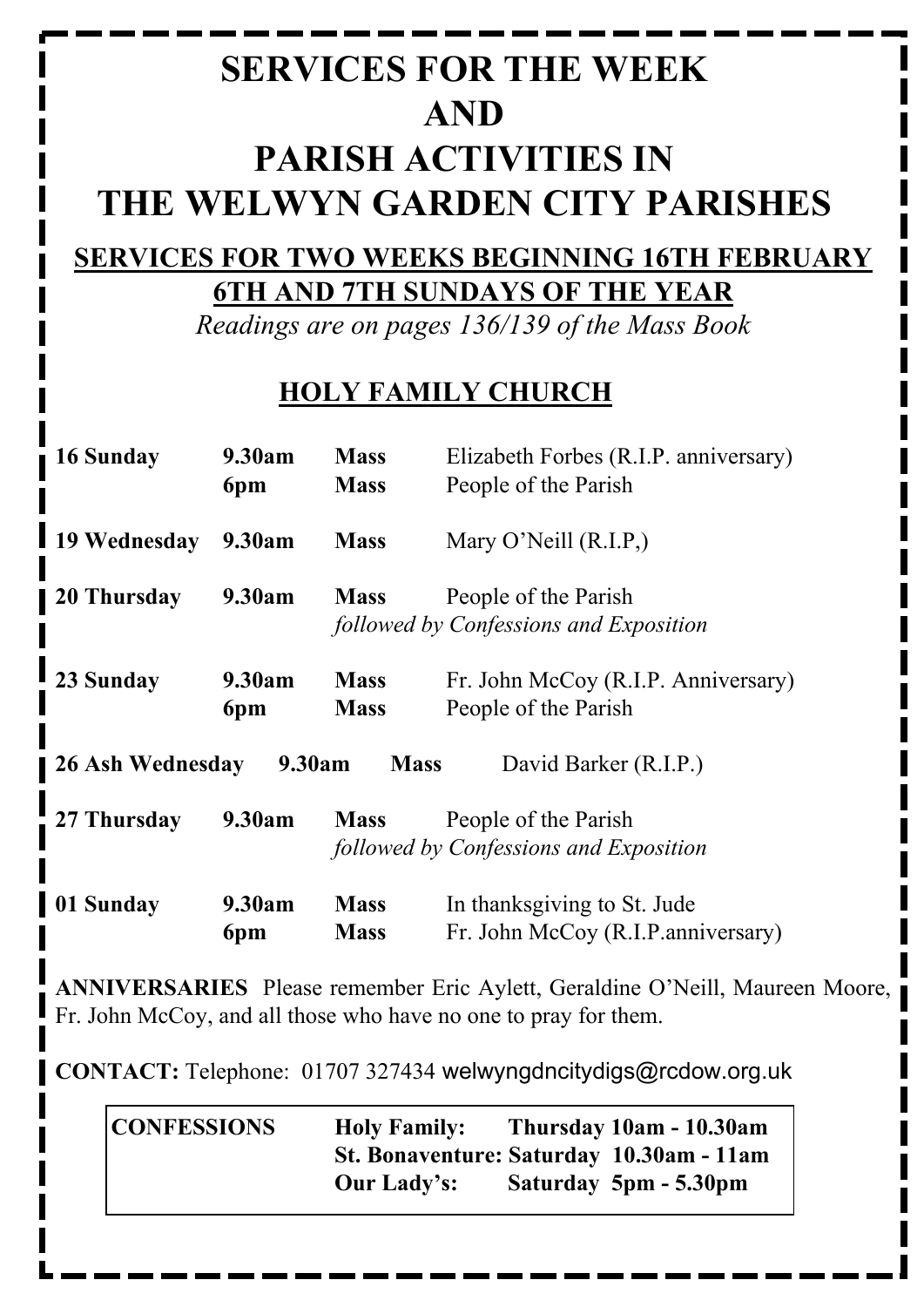## **SERVICES FOR TWO WEEKS BEGINNING 16TH FEBRUARY ST. BONAVENTURE'S**

| 16 Sunday                    | 8am<br>10.30am      | <b>Mass</b><br><b>Mass</b>           | Rita Richards (R.I.P.)<br>Mary Doocey (intentions)               |
|------------------------------|---------------------|--------------------------------------|------------------------------------------------------------------|
| <b>18 Tuesday</b>            | $9.15$ am<br>9.30am | <b>Morning Prayer</b><br><b>Mass</b> | William Joseph Ryan (R.I.P. anniversary)                         |
| 21 Friday                    | 9.30am              | <b>Mass</b>                          | Ninoskha Menezes (birthday)                                      |
| 22 Saturday                  | 10am                | <b>Mass</b>                          | Douglas Page (R.I.P.)<br>10.30 am - 11 am Confessions            |
| 23 Sunday                    | 8am<br>10.30am      | <b>Mass</b><br><b>Mass</b>           | Thanksgiving for recovery<br>For Myra (infant death)             |
| 25 Tuesday                   | $9.15$ am<br>9.30am | Morning Prayer<br><b>Mass</b>        | Gerry Smythe (R.I.P.)                                            |
| 26 Ash Wednesday 12noon Mass |                     |                                      | Douglas Page (R.I.P.)                                            |
| 28 Friday                    | 9.30am              | <b>Mass</b>                          | Brian Hall (R.I.P.)<br>followed by Stations of the Cross         |
| 29 Saturday                  | 10am                | <b>Mass</b>                          | John Brennen (R.IP.)<br>10.30am - 11am Confessions and Expostion |
| 01 Sunday                    | 8am<br>10.30am      | <b>Mass</b><br><b>Mass</b>           | Vincent Leonard R.I.P.)<br>Douglas Page (R.I.P.)                 |

**ANNIVERSARIES** Please remember Winifred Gugan, Frances Andrews, Adam Lindsay, Nan Smyth, Fr. John McCoy and all those who have no one to pray for them.

THANK YOU: Thank you for your offerings for the weekend of 2 February | amounting to **£567.76;** £354.16 Planned Giving Envelopes, Loose Plate £213.60, and for 9 February amounting to **£438.06;** £270.28 Planned Giving Envelopes, Loose Plate £167.78. We are grateful for all your generous donations.

**CONTACT:** Telephone: 01707 322579 parishsec@stbonaventure.org.uk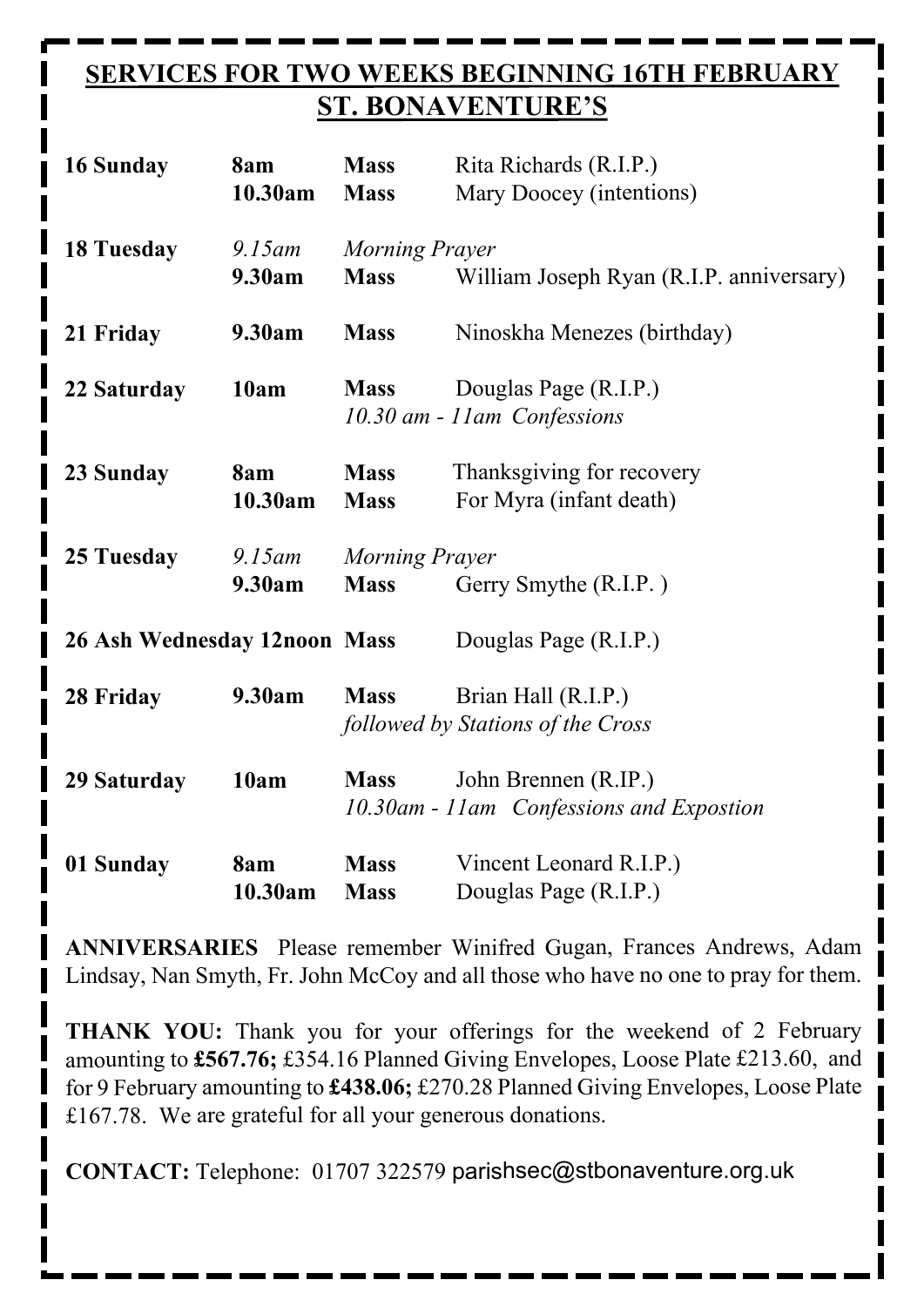#### **SERVICES FOR TWO WEEKS BEGINNING 15TH FEBRUARY OUR LADY, QUEEN OF APOSTLES**

| 15 Saturday<br>16 Sunday | 6pm<br>11.30am        | <b>Mass</b><br><b>Mass</b>                       | Fr. Michael Kennedy's intentions<br>Ethel and Harry Grayson (R.I.P.) |
|--------------------------|-----------------------|--------------------------------------------------|----------------------------------------------------------------------|
| 17 Monday                | 9.30am                | <b>Mass</b>                                      | Ena Richardson (R.I.P.)                                              |
| <b>18 Tuesday</b>        | 7pm                   | <b>Mass</b>                                      | Tracy Laycock (R.I.P. birthday)<br>followed by Novena Prayer         |
| 21 Friday                | 7pm                   | <b>Mass</b>                                      | Heather Carlin (R.I.P.)                                              |
| 22 Saturday              | $5pm - 5.30pm$<br>6pm | <b>Mass</b>                                      | Sacrament of Reconciliation (Confession)<br>Maureen Philip (R.I.P.)  |
| 23 Sunday                | 11.30am               | <b>Mass</b>                                      | John and Rose Robinson (R.I.P. anniv)                                |
| 24 Monday                | 9.30am                | <b>Mass</b>                                      | John Tyson (R.I.P.)                                                  |
| 25 Tuesday               | 7pm                   | <b>Mass</b>                                      | Harry Grayson (R.I.P. anniversary)<br>followed by Novena Prayer      |
| 26 Ash Wednesday 7pm     |                       | <b>Mass</b>                                      | Alice Hurley (intentions)                                            |
| 28 Friday                | 7pm                   | <b>Mass</b><br>followed by Stations of the Cross | Callum Oliver (R.I.P.)                                               |
| 29 Saturday              | $5pm - 5.30pm$        |                                                  | Sacrament of Reconciliation (Confession)                             |
|                          | 6pm                   | <b>Mass</b>                                      | Fr. Michael Kennedy's intentions                                     |
| 01 Sunday                | 11.30am               | <b>Mass</b>                                      | Margaret Myles (R.I.P.)                                              |

**THANK YOU:** Thank you for your offerings for the weekend of 1/2 February amounting to **£663.51;** £253.30 Planned Giving Envelopes, Loose Plate £410.21, and for 8/9th February amounting to **£508.74;** £179.01 Planned Giving Envelopes, Loose Plate £329.73. We are grateful for all your generous donations.

**CONTACT:** Telephone:01707 323234 welwyngdncityeast@rcdow.org.uk